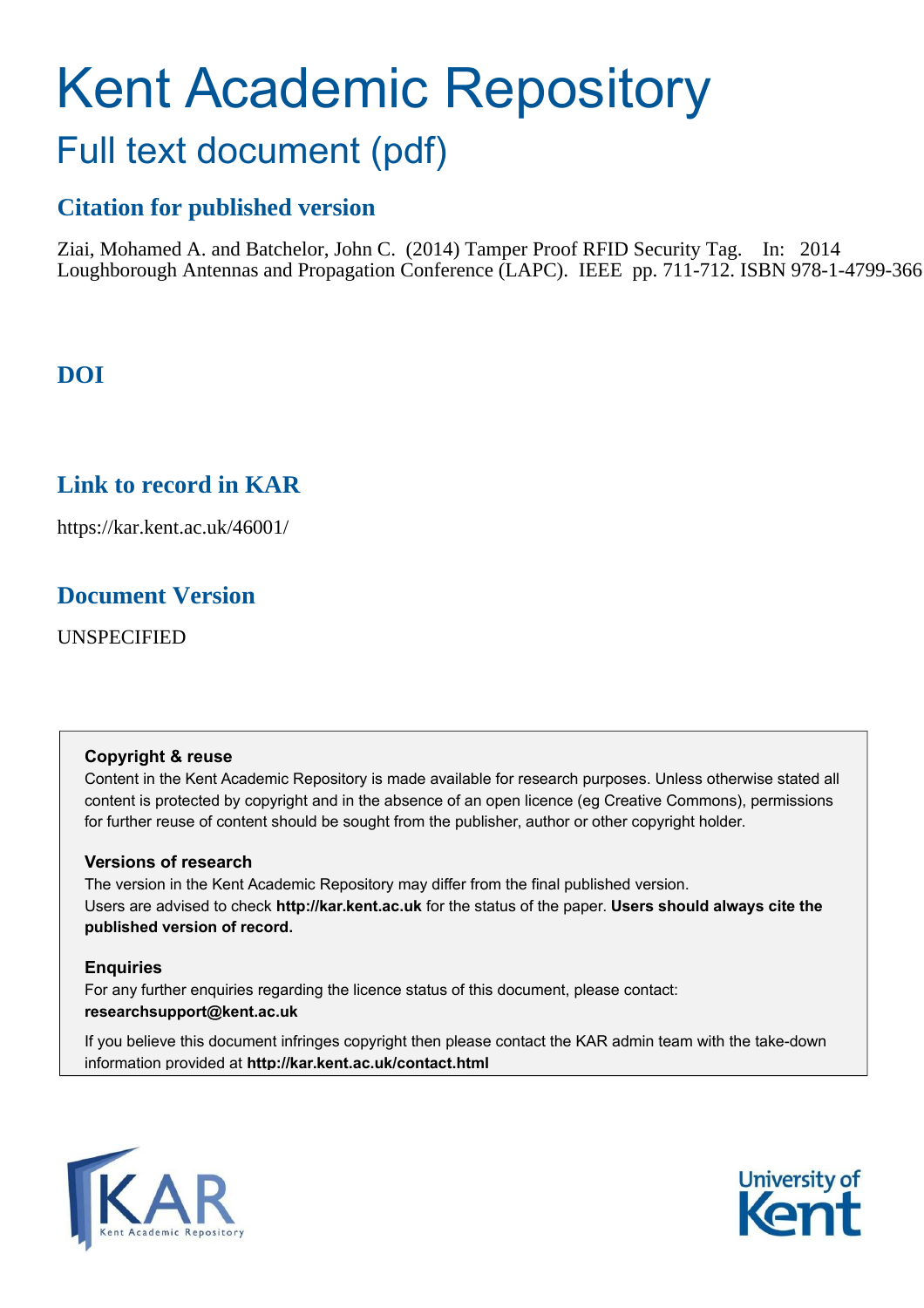## Tamper-Proof RFID Security Tag

M. A. Ziai and J.C. Batchelor School of Engineering, The University of Kent Canterbury, UK j.c.batchelor@kent.ac.uk

*Abstract*— In this publication we present a tamper-proof long **range platform tolerant uhf smart RFID tag to identify valuable or security sensitive products. The smart tag functions as a platform tolerant tag but once detached from the host object, it will permanently stop functioning by rendering the RFID chip unusable. The tag is platform tolerant and the substrate design is proposed for future additive manufacturing. Electromagnetic performance and read range are considered.** 

Keywords-RFID; Security

### I. INTRODUCTION

 Many high-value and security sensitive products require anti-tampering and anti-counterfeiting protection during manufacturing, transportation, storage and loading/unloading processes [1-3]. Radio-frequency identification technologies offer tremendous potential benefits for anyone who needs to identify, track and ensure the security of everything from tools and equipment to shipment containers passing through the world's ports [4]. However, until manufacturers begin building RFID capabilities directly into products, the technology has one major weakness: RFID tags can be removed. Conventional RFID labels can be non-destructively detached and re-applied. Tamper-Proof labels however can only be attached once. Any attempt to peel the label from its original mounting original component automatically destroys it. Most tamper-proof passive RFID tags use a layered design where removal from an object compromises the antenna and destroys the tag. Unauthorized reuse is therefore ruled out, unless the RFID chip is reattached to a new antenna [5-7]. The smart tag presented here offers additional levels of security, which when removed not only renders the tag unreadable, but the RFID chip is also destroyed, therefore eliminating reuse on another antenna. A further advantage of the proposed tag is to minimize damage to the product upon legitimate removal, since unlike most tamper-proof tags require permanent or strong adhesive if they are to tear or break if removed. However, permanent adhesive is not required to attach this tag and therefore less residue and surface damage occurs.

### II. TAG DESIGN

The smart tag in Fig.1 is designed to identify metallic and water rich products at long range in harsh environments. The antenna is encapsulated in hard plastic (ABS) for protection.

The encapsulated substrate (marked as Support substrate in Fig. 1) is designed to support the tag antenna between two guiding slots (antenna guide slots). The tag antenna is printed or stamped on a 1mm thick flexible plastic substrate and fitted through the guiding slots. A thin conductive layer is printed on the back of the support substrate to function as the antenna ground plan and covered with a thin layer of adhesive tape, as shown in Fig. 1. A small device (ASIC chip fixer) is glued permanently to the RFID ASIC which is then glued to the antenna terminals. The tamper-proof tag support substrate is covered by a 2mm thick ABS cover with a small open window. The tag is  $123x40x8mm^3$  in size.

### III. TAG TAMPER PROOF PRINCIPLE

It is well known that metallic casings or water rich products can significantly reduce passive RFID tag read performance directly related to the power collected by the tag antenna. Therefore, a thin and flexible platform tolerant antenna was selected to enhance the smart tag performance in harsh electromagnetic environments at long rang [8].

As mentioned above, the antenna is exposed through the casing window, but is not fixed to the encapsulation and is free to extend in length. In its initial relaxed state the antenna is fitted through the guiding slots and lies over the curved surface of the support substrate. The antenna substrate in this state projects out from the slots by 2mm. The antenna ground plane shields the antenna from the underlying object, thus providing the platform tolerance. A small pressure is used to fix the smart tag on the surface of the tagged object. This force is sufficient to push the projected ends of the tag antenna inwards and consequently push the antenna away from the curved surface of the support substrate, and out of its relaxed state. The antenna is now in its 'primed' state. The upward movement of the antenna pushes the ASIC chip fixer into ASIC chip fixer window. When attempting to remove the tamper-proof tag from the tagged object, the antenna will slip back into its relaxed position. However, since the ASIC chip fixer is attached into the ASIC chip fixer window, the ASIC connections to the antenna terminals will be the weakest point and thus separate from the antenna, therefore rendering the antenna and ASIC useless.

### IV. SIMULATION OR MEASUREMENT

The simulated reflection coefficient of the tamper-proof tag on air and on a large metallic plate  $(300x300mm^2)$  and on a water